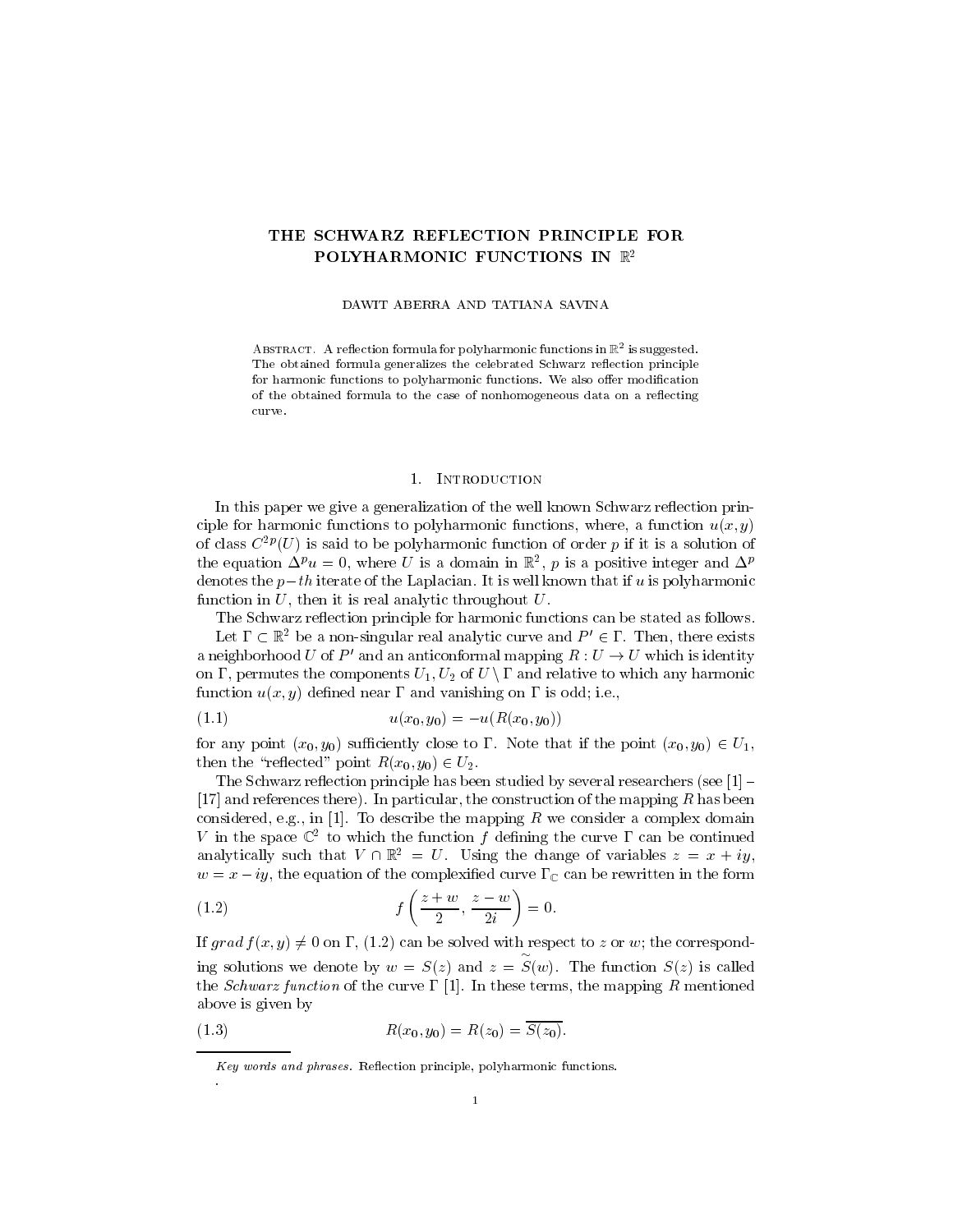Observe that the mapping R depends only on the curve  $\Gamma$  and is defined only near  $\Gamma$  but may have conjugate-analytic continuation to a larger domain.

Formula (1.1) has been generalized to cover several other situations. For the case when  $\Gamma$  is a line, H. Poritsky [2] proved that a biharmonic function  $u(x, y)$ , i.e., a solution u of the biharmonic equation  $\Delta_{x,y}^2 u = 0$ , defined for  $y \geq 0$  and satisfying the conditions

$$
u(x,0) = \frac{\partial u}{\partial y}(x,0) = 0
$$

can be continued across the x-axis using the formula

$$
(1.4) \t u(x_0, y_0) = -u(R(x_0, y_0)) - 2y_0 \frac{\partial u}{\partial y}(R(x_0, y_0)) - y_0^2 \Delta_{x,y} u(R(x_0, y_0)),
$$

where  $R(x_0, y_0)=(x_0, -y_0)$  and  $\Delta_{x,y}=\frac{\partial^2}{\partial x^2}+\frac{\partial^2}{\partial y^2}$ . He also applied this formula to problems of planar elasticity. An analogous formula has been obtained by R.J. Duf fin [3] for three-dimensional case. Duffin also considered spherical boundaries and applied his result to study viscous flows, among other things. A. Huber  $[4]$  has generalized formula (1.4) for polyharmonic functions of the form  $u(\overline{x}, y)$ , where  $\overline{x}$ denotes n-dimensional vector, having vanishing (Dirichlet) data on the hyperplane  $y = 0$ . He showed that such u satisfies the reflection law

(1.5) 
$$
u(\overline{x}_0, -y_0) = \sum_{m=0}^{p-1} \frac{(-y_0)^{p+m}}{(m!)^2} \Delta_{x,y}^m \left( \frac{u(\overline{x}_0, y_0)}{y_0^{p-m}} \right),
$$

where  $p$  is the order of polyharmonicity of  $u$ . For a circular boundary on which a biharmonic function  $u(x, y)$  satisfies the conditions

$$
u = \frac{\partial u}{\partial r} = 0 \quad \text{for} \quad x^2 + y^2 = \rho^2,
$$

J. Bramble  $[5]$  has shown that analogous to  $(1.4)$  u can be continued using the formula

$$
u(x_0, y_0) = - u(R(x_0, y_0))
$$

(1.6) 
$$
- \frac{r_0^2 - \rho^2}{r_0^2} \left( r_0 \frac{\partial u}{\partial r} u(R(x_0, y_0) + \frac{1}{4} (r_0^2 - \rho^2) \Delta_{x,y} u(R(x_0, y_0)) \right),
$$

where  $r_0 = \sqrt{x_0^2 + y_0^2}$  and  $\rho$  is the radius of the circle. Papers by F. John [6] and L. Nystedt [7] are devoted to further studies of reflection of solutions of linear partial differential equations with various linear conditions on a hyperplane.

Continuation of polyharmonic functions in two variables across analytic curves has been considered by J. Sloss  $[8]$  and R. Kraft  $[9]$ . Using different methods of H. Lewi [10], they obtained a number of boundary conditions that guarantee the existence of a continuation, but they did not carry out any explicit formulas giving such continuation.

The purpose of this paper is to obtain a reflection formula for polyharmonic functions across real analytic curves in  $\mathbb{R}^2$  and to investigate properties of the mapping induced by the formula (see the next two sections). By a reflection formula we mean a formula expressing the value of a function  $u(x, y)$  at an arbitrary point  $(x_0, y_0) \in U_1$  in terms of its values at points in  $U_2$ . Note that though all the formulas mentioned above are point-to-point, this situation seems quite rare for solutions of partial differential equations. In particular, for solutions of the Helmholtz equation  $(\Delta_{x,y} + \kappa_-)u(x,y) = 0$  vanishing on a curve 1, point-to-point reflection in the sense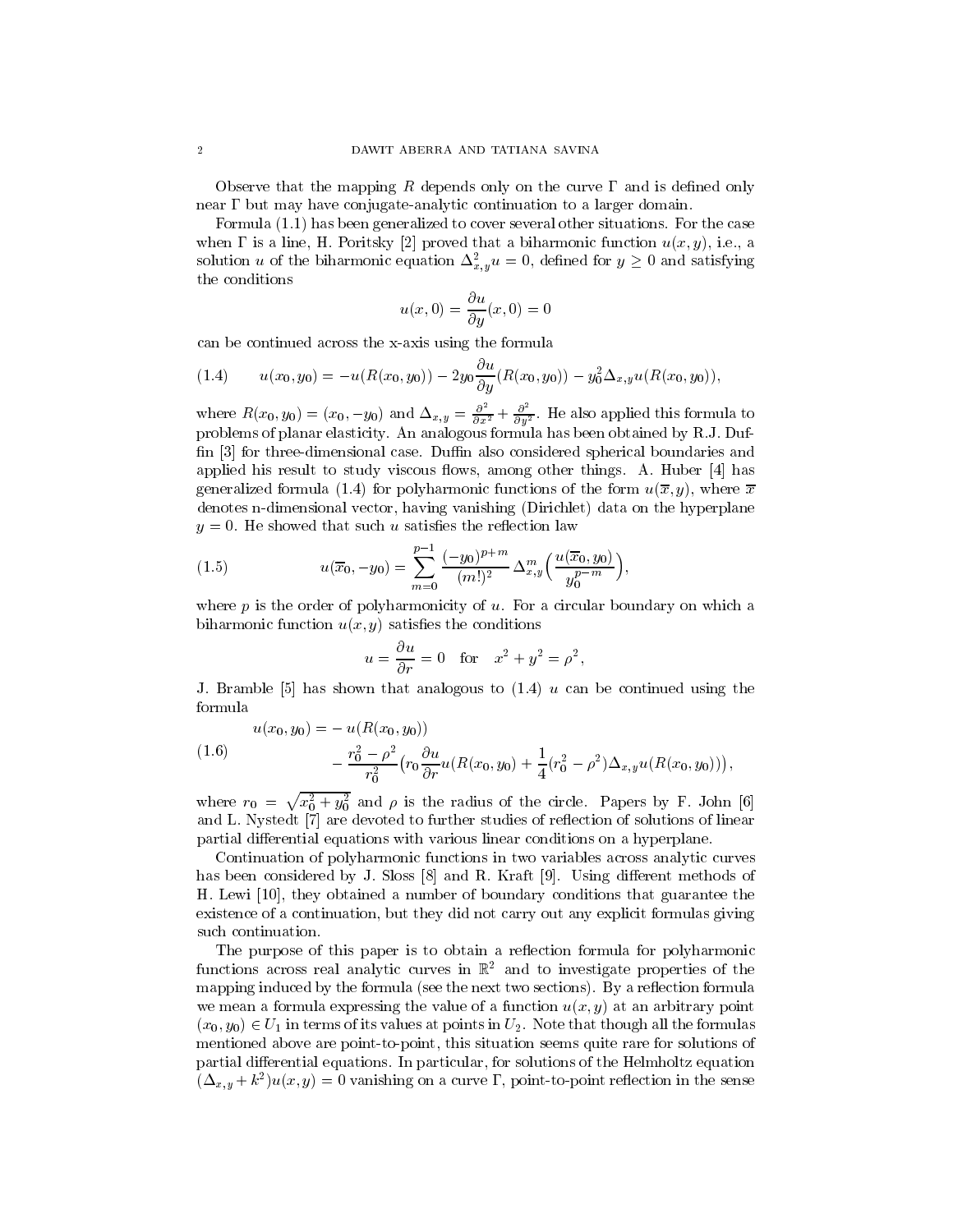of the Schwarz reflection principle holds only when  $\Gamma$  is a line, while for harmonic functions in  $\mathbb{R}^3$  it holds only when I is either a plane or a sphere [11], [12]. The paper by P. Ebenfelt and D. Khavinson [12] is devoted to further study of pointto-point reflection for harmonic functions. There, it was shown that point-to-point reflection in the sense of the Schwarz reflection principle is very rare in  $\mathbb{R}^n$  when  $n > 3$  is even, and that it never holds when  $n \geq 3$  is odd, unless  $\Gamma$  is a sphere or a hyperplane. Reflection properties of solutions of the Helmholtz equation have also been considered in [13], [14] and [15].

## 2. Reflection formula for biharmonic functions

In this section we consider partial case of reflection formula for polyharmonic functions — reflection formula for biharmonic functions.

Suppose  $u(x, y)$ , defined in a sufficiently small neighborhood U of a non-singular real analytic curve  $\Gamma$  defined by the equation  $f(x, y) = 0$ , is a solution of the problem,

(2.1) 
$$
\begin{cases} \Delta_{x,y}^2 u(x,y) = 0 \text{ near } \Gamma \\ u(x,y)_{|_{\Gamma}} = 0 \pmod{2}, \end{cases}
$$

less than 2 vanish on  $\Gamma$ . Let  $U_1, U_2$  denote components of  $U \setminus \Gamma$ . Our aim is to express the value of  $u(x, y)$  at an arbitrary point  $P(x_0, y_0) \in U_1$  in terms of its values in  $U_2$ .

For simplicity, we assume  $\Gamma$  is an algebraic curve. Under this assumption, the Schwarz function and its inverse are analytic in the whole plane  $\mathbb C$  except for finitely many algebraic singularities.

**Theorem 2.1.** Under the assumptions formulated above, the following reflection formula holds:

$$
(2.2)
$$

$$
u(P) = -u(Q) - \left(x_0 - \frac{S(x_0 + iy_0) + S(x_0 - iy_0)}{2}\right) \frac{\partial u}{\partial x}(Q)
$$
  
 
$$
- \left(y_0 + \frac{S(x_0 + iy_0) - \widetilde{S}(x_0 - iy_0)}{2i}\right) \frac{\partial u}{\partial y}(Q) - \frac{1}{4}(x_0^2 + y_0^2 - S(x_0 + iy_0)(x_0 + iy_0)
$$
  
 
$$
- \widetilde{S}(x_0 - iy_0)(x_0 - iy_0) + S(x_0 + iy_0) \widetilde{S}(x_0 - iy_0)) \Delta_{x,y} u(Q),
$$

where P = (x0; y0) and Q = R(P ):

Proof. To prove this theorem we use the idea suggested by Garabedian [16], to start from Green's formula, expressing the value of a solution of an arbitrary linear p.d.e. at a point P via the values of this solution on a contour  $\gamma \subset U_1$  surrounding the point  $P$ . The corresponding formula for biharmonic functions is

(2.3)  

$$
u(P) = \int_{\gamma} \left( G \frac{\partial \Delta u}{\partial y} - \Delta u \frac{\partial G}{\partial y} + \Delta G \frac{\partial u}{\partial y} - u \frac{\partial \Delta G}{\partial y} \right) dx
$$

$$
- \left( G \frac{\partial \Delta u}{\partial x} - \Delta u \frac{\partial G}{\partial x} + \Delta G \frac{\partial u}{\partial x} - u \frac{\partial \Delta G}{\partial x} \right) dy,
$$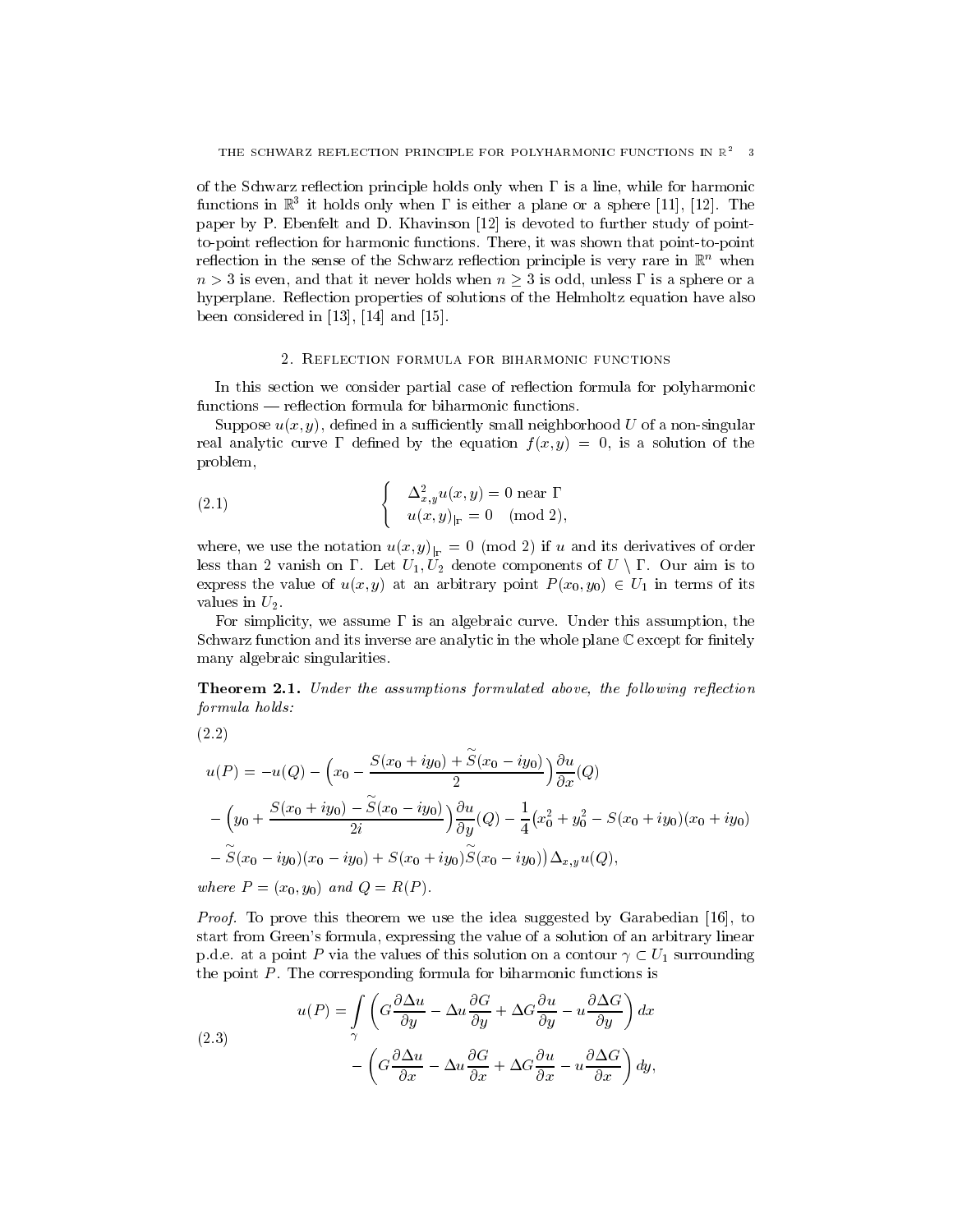where  $\Delta = \Delta_{x,y}$  and  $G = G(x, y, x_0, y_0)$  is an arbitrary fundamental solution of the bi-Laplacian. The most suitable one for what follows is

$$
G = -\frac{1}{16\pi}((x - x_0)^2 + (y - y_0)^2)\ln((x - x_0)^2 + (y - y_0)^2).
$$

It is obvious that G is analytic function in  $\mathbb{R}^2$  except at the point  $P(x_0, y_0)$ . Its continuation to the complex space has logarithmic singularities on the complex characterstics passing through this point, i.e., on  $K_P := \{(x-x_0)^2 + (y-y_0)^2 = 0\}.$ In characteristic coordinates  $G$  can be rewritten as

(2.4) 
$$
G(z, w, z_0, w_0) = -\frac{1}{16\pi} (G_1(z, w, z_0, w_0) + G_2(z, w, z_0, w_0)), \text{ where}
$$

$$
G_1 = (z - z_0)(w - w_0) \ln(z - z_0), \quad G_2 = (z - z_0)(w - w_0) \ln(w - w_0).
$$

Our goal will be achieved if we can deform the contour  $\gamma$  from the domain  $U_1$  to the domain  $U_2$ . Note that since the integrand in  $(2.3)$  is a closed form, the value of the integral does not change while we deform the contour  $\gamma$  homotopically. We deform it first to the complexified curve  $\Gamma_{\mathbb{C}}$ . This deformation is possible if the point P lies so close to the curve I that there exists a connected domain  $\Omega \subset \Gamma_\mathbb{C}$ such that

 $\{e_i\}$  is contains both points of the characters of the characterstic lines  $\{e_i\}$  and  $\{e_i\}$ the point  $P$  and,

(ii) can be univalently pro jected onto a plane domain (for details, see [15]). Taking into account conditions (2.1), formula (2.3) can be rewritten in the form

(2.5) 
$$
u(P) = \int_{\gamma'} \left( G \frac{\partial \Delta u}{\partial y} - \Delta u \frac{\partial G}{\partial y} \right) dx - \left( G \frac{\partial \Delta u}{\partial x} - \Delta u \frac{\partial G}{\partial x} \right) dy,
$$

where contour  $\gamma' \subset \Omega$  is homotopic to  $\gamma$  in  $\mathbb{C}^2 \setminus \{(x - x_0)^2 + (y - y_0)^2 = 0\} =$ :  $\mathbb{C}^2\setminus K_P.$  To deform the contour  $\gamma$  from  $\Gamma_\mathbb{C}$  to the real domain  $U_2$  we can replace the fundamental solution by the so called *reflected fundamental solution*  $\stackrel{\sim}{G}$  [16], which must be a biharmonic function satisfying on  $\Gamma_{\mathbb{C}}$  the condition  $G - G = 0$ (mod 2) and having singularities only on the characteristic lines intersecting the real space at point  $Q = R(P)$  in the domain  $U_2$  and intersecting  $\Gamma_{\mathbb{C}}$  at  $K_P \cap \Gamma_{\mathbb{C}}$ . If we find such a function, we will be able to deform contour to the domain  $U_2$  and the value of the integral does not change. It is easy to verify that the following function satisfies the conditions mentioned above:

$$
\widetilde{G}(z, w, z_0, w_0) = -\frac{1}{16\pi} (\widetilde{G}_1(z, w, z_0, w_0) + \widetilde{G}_2(z, w, z_0, w_0)) \text{ where,}
$$
\n
$$
(2.6) \qquad \widetilde{G}_1 = (z - z_0)(w - w_0) \ln(\widetilde{S}(w) - z_0) + (z - \widetilde{S}(w))(w - w_0),
$$
\n
$$
\widetilde{G}_2 = (z - z_0)(w - w_0) \ln(S(z) - w_0) + (w - S(z))(z - z_0).
$$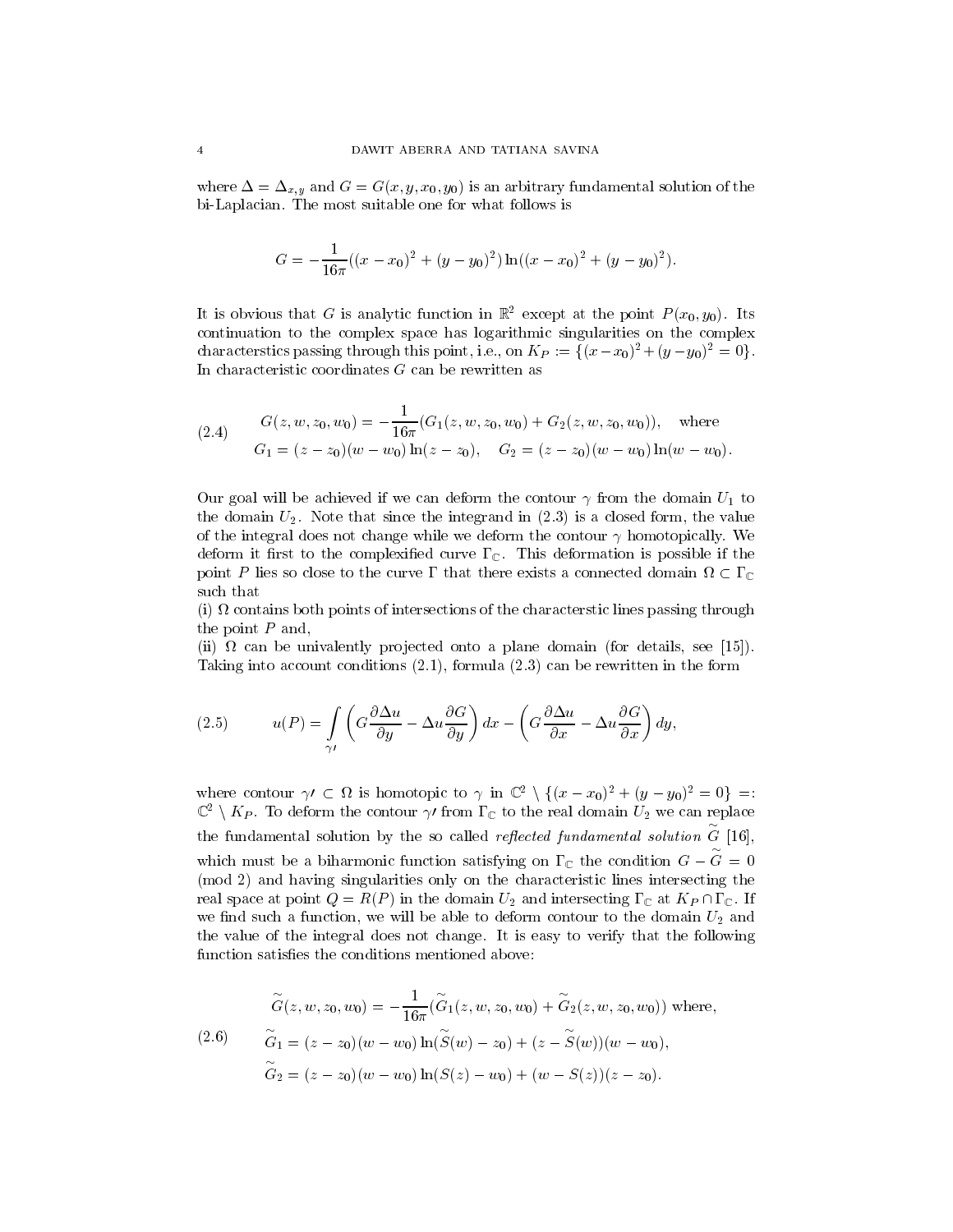With this change, we can deform the contour  $\gamma$  from the complexified curve  $\Gamma_{\mathbb C}$  to the real domain  $U_2$  [15]. As a result, we obtain

(2.7)  

$$
u(P) = \int_{\widetilde{\gamma}} \left( \widetilde{G} \frac{\partial \Delta u}{\partial y} - \Delta u \frac{\partial \widetilde{G}}{\partial y} + \Delta \widetilde{G} \frac{\partial u}{\partial y} - u \frac{\partial \Delta \widetilde{G}}{\partial y} \right) dx - \left( \widetilde{G} \frac{\partial \Delta u}{\partial x} - \Delta u \frac{\partial \widetilde{G}}{\partial x} + \Delta \widetilde{G} \frac{\partial u}{\partial x} - u \frac{\partial \Delta \widetilde{G}}{\partial x} \right) dy,
$$

where  $\gamma \subset U_2$  is a contour that surrounds the point Q and has endpoints on the curve . Formula (2.7) in characteristic variables has the form,

(2.8)  

$$
u(P) = 4i \int_{\widetilde{\gamma}} \left( \widetilde{G} \frac{\partial^3 u}{\partial z^2 \partial w} + \frac{\partial^2 \widetilde{G}}{\partial z \partial w} \frac{\partial u}{\partial z} - u \frac{\partial^3 \widetilde{G}}{\partial z^2 \partial w} - \frac{\partial^2 u}{\partial z \partial w} \frac{\partial \widetilde{G}}{\partial z} \right) dz
$$

$$
- \left( \widetilde{G} \frac{\partial^3 u}{\partial z \partial w^2} + \frac{\partial^2 \widetilde{G}}{\partial z \partial w} \frac{\partial u}{\partial w} - u \frac{\partial^3 \widetilde{G}}{\partial z \partial w^2} - \frac{\partial^2 u}{\partial z \partial w} \frac{\partial \widetilde{G}}{\partial w} \right) dw.
$$

If we substitute (2.6) into (2.8) and move one endpoint of the contour  $\gamma$  along the curve  $\Gamma$  to the other endpoint, integral terms containing products of the function  $u$  and regular part of the function  $G$  and their derivatives vanish. Integral terms containing logarithms can be combined and written as,  $(2.9)$ 

$$
\int_{\tilde{\gamma}} (\ln(S(z) - w_0) + \ln(\tilde{S}(w) - z_0)) \left\{ \left( (z - z_0)(w - w_0) \frac{\partial^3 u}{\partial z^2 \partial w} + \frac{\partial u}{\partial z} \right. \right.\left. - \frac{\partial^2 u}{\partial z \partial w} (w - w_0) \right) dz - \left( (z - z_0)(w - w_0) \frac{\partial^3 u}{\partial z \partial w^2} + \frac{\partial u}{\partial w} - \frac{\partial^2 u}{\partial z \partial w} (z - z_0) \right) dw \right\},
$$

where  $\gamma$  is the loop surrounding the point Q and having endpoints on the curve  $-(-2\pi i)$ . Thus, compressing  $\gamma$  to a segment joining Q to  $\Gamma$ , we find that the integrand in (2.9) reduces to zero.

Thus, we obtain

(2.10)

$$
u(P) = -\frac{i}{4\pi} \int_{\tilde{\gamma}} \left( \frac{(w - w_0)(\tilde{S}(w))' u_z}{\tilde{S}(w) - z_0} + \frac{(z - z_0)(S(z))' u_z}{S(z) - w_0} - \frac{2(S(z))' u}{S(z) - w_0} \right)
$$

$$
-\frac{(z - z_0)(S(z))'' u}{S(z) - w_0} + \frac{(z - z_0)((S(z))')^2 u}{(S(z) - w_0)^2} - \frac{(z - z_0)(w - w_0)(S(z))' u_{zw}}{S(z) - w_0} \right) dz
$$

$$
-\left( \frac{(w - w_0)(\tilde{S}(w))' u_w}{\tilde{S}(w) - z_0} + \frac{(z - z_0)(S(z))' u_w}{S(z) - w_0} - \frac{2(\tilde{S}(w))' u}{\tilde{S}(w) - z_0} - \frac{(w - w_0)(\tilde{S}(w))'' u}{\tilde{S}(w) - z_0} + \frac{(w - w_0)((\tilde{S}(w))')^2 u}{(\tilde{S}(w) - z_0)^2} - \frac{(z - z_0)(w - w_0)(\tilde{S}(w))' u_{zw}}{\tilde{S}(w) - z_0} \right) dw.
$$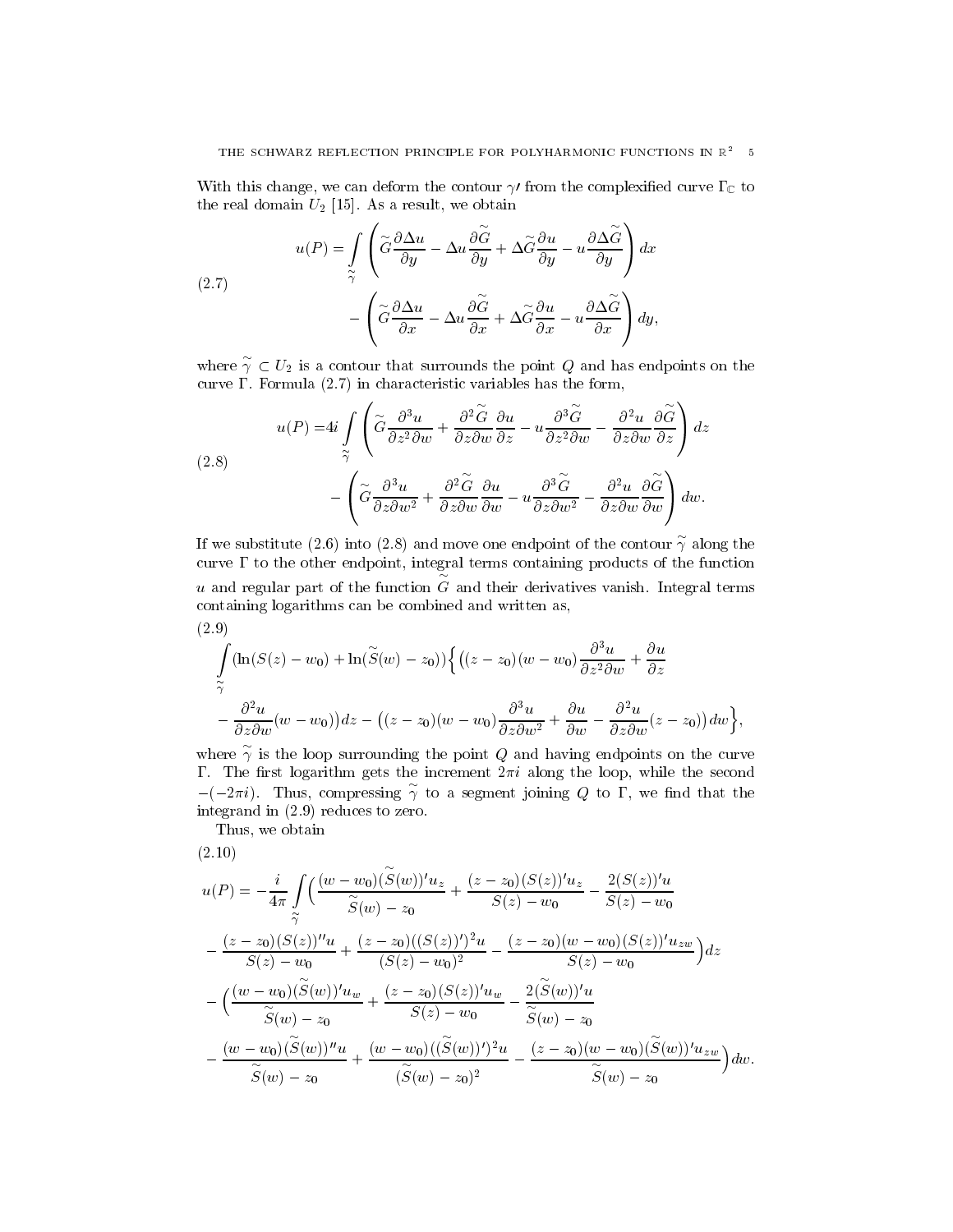Calculating the residues we finally obtain,

(2.11) 
$$
u(P) = -u(Q) - (z_0 - \widetilde{S}(w_0)) \frac{\partial u}{\partial z}(Q) - (w_0 - S(z_0)) \frac{\partial u}{\partial w}(Q)
$$

$$
- (z_0 - \widetilde{S}(w_0))(w_0 - S(z_0)) \frac{\partial^2 u}{\partial z \partial w}(Q).
$$

continuation of a biharmonic function from the domain  $U_1 \subset \mathbb{R}^2$  to the domain  $U_2 \subset \mathbb{R}^2$  as a multi-valued function whose singularities coincide with one of the functions S or S, where  $U_1, U_2$  are components of  $U \setminus \Gamma$ .

Remark 2.2. Formula (2.11) can be easily veried by expanding the function  $u(z, w)$  in Taylor series at the point Q. Moreover, this method allows us to obtain a reflection formula for biharmonic functions having nonhomogeneous conditions on the curve  $\Gamma$ . To see this, let us expand the function  $u(z, w)$  in Taylor series at the point Q:

$$
u(z, w) = + u(Q) + \frac{\partial u}{\partial z}(Q)(z - \widetilde{S}(w_0)) + \frac{1}{2}\frac{\partial^2 u}{\partial z^2}(Q)(z - \widetilde{S}(w_0))^2 + \cdots
$$
  
+ 
$$
\frac{\partial u}{\partial w}(Q)(w - S(z_0)) + \frac{1}{2}\frac{\partial^2 u}{\partial w^2}(Q)(w - S(z_0))^2 + \cdots
$$
  
(2.12) 
$$
+ \frac{\partial^2 u}{\partial z \partial w}(Q)(z - \widetilde{S}(w_0))(w - S(z_0))
$$

$$
+ \frac{1}{2}\frac{\partial^3 u}{\partial z \partial w^2}(Q)(z - \widetilde{S}(w_0))(w - S(z_0))^2 + \cdots
$$

$$
+ \frac{1}{2}\frac{\partial^3 u}{\partial z^2 \partial w}(Q)(z - \widetilde{S}(w_0))^2(w - S(z_0)) + \cdots
$$

Note that in (2.12), we used the condition

$$
\frac{\partial^{4+i+j}u}{\partial z^{2+i}\partial w^{2+j}} = 0 \quad \text{for} \quad i, j = 0, 1, 2, \cdots.
$$

Substituting the point  $A = A(z_0, S(z_0))$  into (2.12), we obtain

$$
(2.13) \qquad u(A) - u(Q) = \frac{\partial u}{\partial z}(Q)(z_0 - \widetilde{S}(w_0)) + \frac{1}{2}\frac{\partial^2 u}{\partial z^2}(Q)(z_0 - \widetilde{S}(w_0))^2 + \cdots.
$$

Similarly, substituting the point  $B = B(S(w_0), w_0)$  into (2.12), we obtain

$$
(2.14) \t u(B) - u(Q) = \frac{\partial u}{\partial w}(Q)(w_0 - S(z_0)) + \frac{1}{2}\frac{\partial^2 u}{\partial w^2}(Q)(w_0 - S(z_0))^2 + \cdots.
$$

Differentiating  $(2.12)$  with respect to z at the point B, we obtain

$$
\frac{\partial u}{\partial z}(B)-\frac{\partial u}{\partial z}(Q)-\frac{\partial^2 u}{\partial z \partial w}(Q)(w_0-S(z_0))=\frac{1}{2}\frac{\partial^3 u}{\partial z \partial w^2}(Q)(w_0-S(z_0))^2+\cdots.
$$

And differentiating  $(2.12)$  with respect to w at the point A, we obtain

$$
(2.16)
$$

$$
\frac{\partial u}{\partial w}(A) - \frac{\partial u}{\partial w}(Q) - \frac{\partial^2 u}{\partial z \partial w}(Q)(z_0 - \widetilde{S}(w_0)) = \frac{1}{2} \frac{\partial^3 u}{\partial z^2 \partial w}(Q)(z_0 - \widetilde{S}(z_0))^2 + \cdots
$$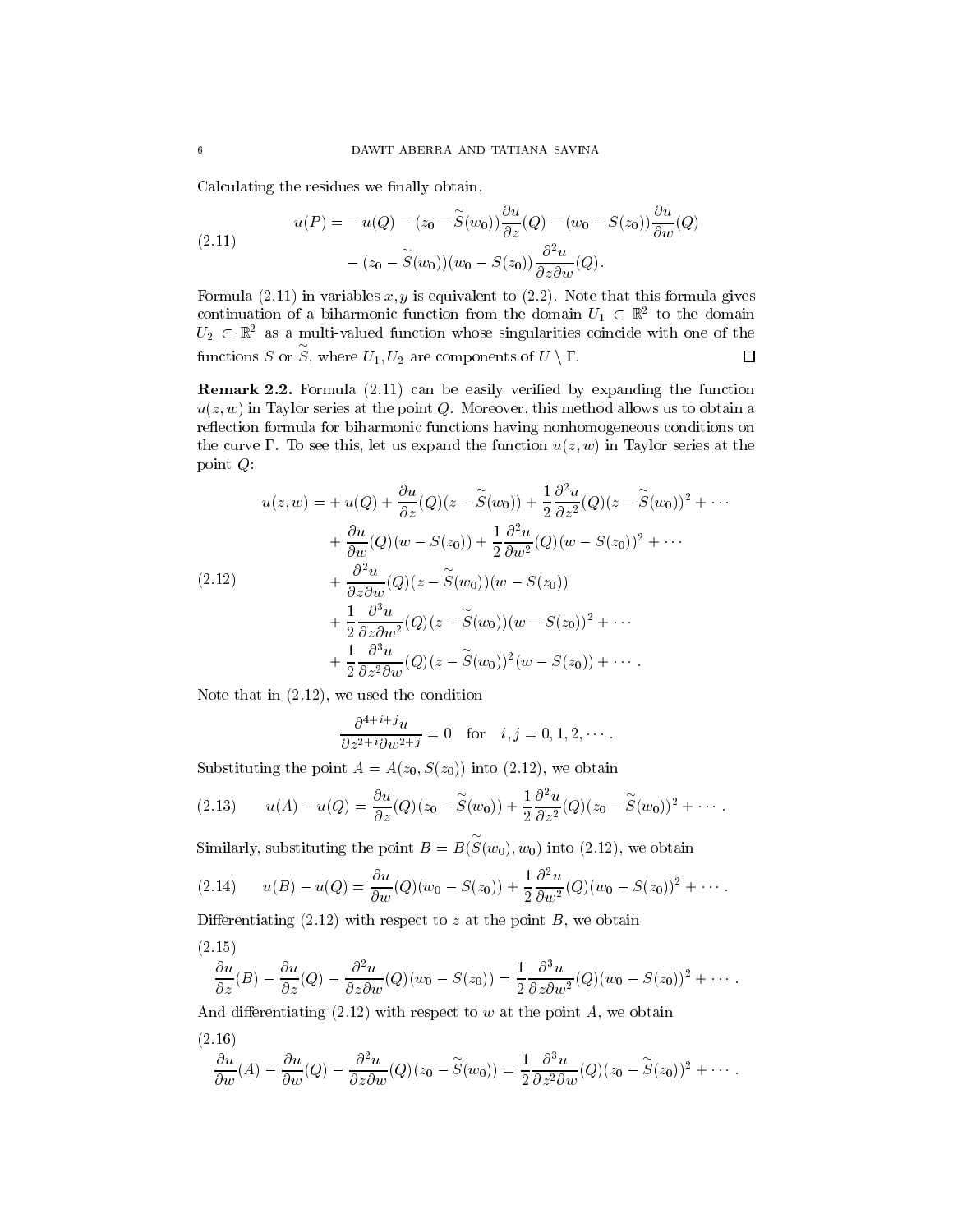Finally, using  $(2.12)$  at the point P and taking into account  $(2.13)$  -  $(2.16)$ , we obtain that

(2.17)  
\n
$$
u(P) = -u(Q) + u(A) + u(B) + (z_0 - \tilde{S}(w_0)) \left( \frac{\partial u}{\partial z}(B) - \frac{\partial u}{\partial z}(Q) \right)
$$
\n
$$
+ (w_0 - S(z_0)) \left( \frac{\partial u}{\partial w}(A) - \frac{\partial u}{\partial w}(Q) \right) - (z_0 - \tilde{S}(w_0)) (w_0 - S(z_0)) \frac{\partial^2 u}{\partial z \partial w}(Q).
$$

Note that A and B are points of intersection of the characterstic lines with the complexified curve  $\Gamma_{\mathbb{C}}$ . Therefore, formula (2.17) generalizes the well known nonhomogeneous formula for harmonic functions [17]:

$$
u(P) + u(Q) = u(A) + u(B).
$$

Thus, formula  $(2.17)$  allows us to construct a reflection formula for biharmonic functions satisfying on the curve  $\Gamma$  the following nonhomogeneous conditions:

$$
u(x, y)_{|\Gamma} = g(x),
$$
  
\n
$$
\frac{\partial u}{\partial y}(x, y)_{|\Gamma} = g_1(x),
$$

where g and  $g_1$  are holomorphic functions in a neighborhood of the curve  $\Gamma$ .

**Remark 2.3.** For the special case when  $\Gamma$  is a line with equation  $f(x, y) \equiv ay +$  $bx + c = 0$ , formula (2.11) in  $(x, y)$  coordinates has a simpler form

$$
u(P) = -u(Q) - \beta \left(2b \frac{\partial u}{\partial x}(Q) + 2a \frac{\partial u}{\partial y}(Q) + f(P)\Delta_{x,y}u(Q)\right),
$$

where  $p = f(P)/a + b$  is a known number. In particular, if  $a = 1$  and  $b = c = 0$ , this formula coincides with formula (1.4) of H. Poritsky [2].

The corresponding nonhomogeneous formula (2.17) for the case of a line becomes

(2.18)  

$$
u(P) = -u(Q) - \beta \left(2b \frac{\partial u}{\partial x}(Q) + 2a \frac{\partial u}{\partial y}(Q) + f(P)\Delta_{x,y}u(Q)\right) + u(A) + u(B) + \beta(b + ia)\left(\frac{\partial u}{\partial x}(B) - i \frac{\partial u}{\partial y}(B)\right) + \beta(b - ai)\left(\frac{\partial u}{\partial x}(A) + i \frac{\partial u}{\partial y}(A)\right).
$$

**Remark 2.4.** For the special case when  $\Gamma$  is a part of a circle with equation  $x^2 +$  $y_{\parallel} = p_{\parallel}$ , formula (2.11) reduces to formula (1.0) of J. Bramble [5].

Example 2.5. Let us consider the simplest example of applying nonhomogeneous formula for continuation of biharmonic functions. Let  $u(x, y)$  be a biharmonic function defined in the upper half-plane and satisfy on the x-axis the following conditions

(2.19) 
$$
u(x, y)_{|y=0} = 1,
$$

$$
\frac{\partial u}{\partial y}(x, y)_{|y=0} = x.
$$

Note that if the point P has coordinates  $(x_0, y_0)$ , then the reflected point  $Q =$  $Q(x_0, -y_0), A = A(x_0 + iy_0, x_0 + iy_0)$  and  $B = B(x_0 - iy_0, x_0 - iy_0)$ . Thus,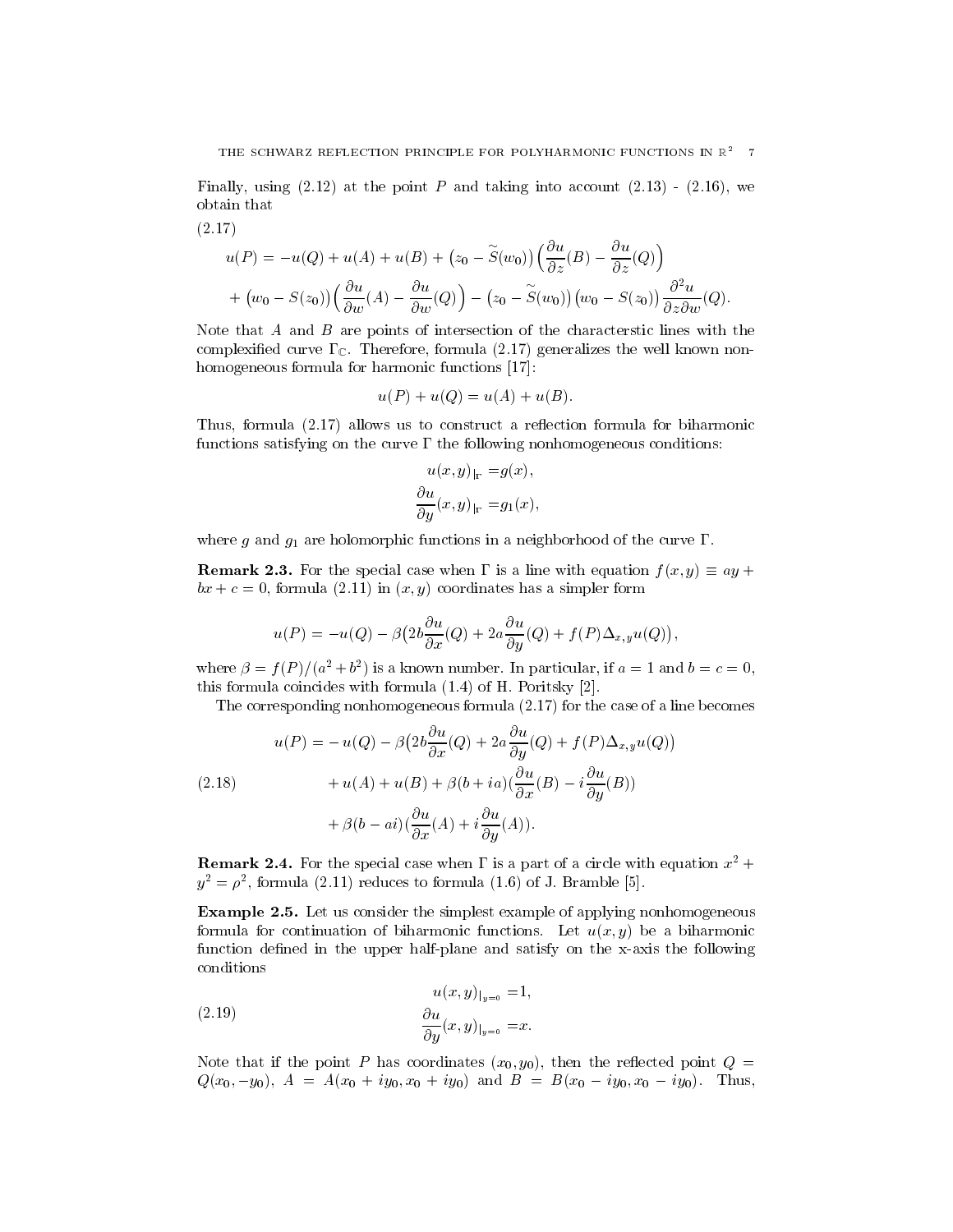nonhomogeneous formula (2.18) for this case can be rewritten in the form

$$
u(x_0, y_0) = -u(x_0, -y_0) - 2y_0 \frac{\partial u}{\partial y}(x_0, -y_0) - y_0^2 \Delta u(x_0, -y_0)
$$
  
+ 
$$
u(x_0 + iy_0, x_0 + iy_0) + u(x_0 - iy_0, x_0 - iy_0)
$$
  
+ 
$$
\left(\frac{\partial u}{\partial x}(x_0 - iy_0, x_0 - iy_0) - i\frac{\partial u}{\partial y}(x_0 - iy_0, x_0 - iy_0)\right) iy_0
$$
  
- 
$$
\left(\frac{\partial u}{\partial x}(x_0 + iy_0, x_0 + iy_0) + i\frac{\partial u}{\partial y}(x_0 + iy_0, x_0 + iy_0)\right) iy_0.
$$

Taking into account  $(2.19)$  we finally have,

$$
(2.21) \quad u(x_0, y_0) = -u(x_0, -y_0) - 2y_0 \frac{\partial u}{\partial y}(x_0, -y_0) - y_0^2 \Delta u(x_0, -y_0) + 2x_0 y_0 + 2.
$$

Note that formula  $(2.20)$  generalizes Poritsky's reflection formula  $(1.4)$  to the case of nonhomogeneous conditions on the reflecting line.

### 3. Reflection formula for polyharmonic functions

In this section we generalize the reflection formula obtained in the previous section to polyharmonic functions.

Let  $u(x, y)$ , defined in a sufficiently small neighborhood U of a non-singular real analytic curve  $\Gamma$  defined by the equation  $f(x, y) = 0$ , be a solution of the problem,

(3.1) 
$$
\begin{cases} \Delta_{x,y}^p u(x,y) = 0 \text{ near } \Gamma \\ u(x,y)_{|\Gamma} = 0 \pmod{p}. \end{cases}
$$

Theorem 3.1. Under the assumptions formulated above, there exists <sup>a</sup> point-to $p$ oint repection formula which, in  $z, w$  coordinates, has the form,

$$
u(P) = -u(Q) - \sum_{m=1}^{p-1} \left( \frac{1}{(m!)^2} (z_0 - \widetilde{S}(w_0))^m (w_0 - S(z_0))^m \Delta_{z,w}^m u(Q) \right)
$$

(3.2) 
$$
+\frac{1}{m!}(w_0 - S(z_0))^m \sum_{n=0}^{m-1} \frac{1}{n!}(z_0 - \widetilde{S}(w_0))^n D_w^{m-n} \circ \Delta_{z,w}^n u(Q) +\frac{1}{m!}(z_0 - \widetilde{S}(w_0))^m \sum_{n=0}^{m-1} \frac{1}{n!}(w_0 - S(z_0))^n D_z^{m-n} \circ \Delta_{z,w}^n u(Q)\Big),
$$

where,  $\Delta_{z,w} = \frac{\partial^2}{\partial z \partial w}$ ,  $D_z^{\alpha} = \frac{\partial^2}{\partial z^{\alpha}}$  and  $D_w^{\alpha} = \frac{\partial^2}{\partial w^{\alpha}}$ .

Proof. We will prove the theorem using the same idea as in the previous section. A fundamental solution for this case has the form,

$$
G = -\frac{1}{4^p \pi} \frac{((x - x_0)^2 + (y - y_0)^2)^{p-1}}{(p-1)!^2} \ln((x - x_0)^2 + (y - y_0)^2)
$$

or, in characteristic coordinates,

(3.3)

$$
G(z, w, z_0, w_0) = -\frac{1}{4^p \pi} (G_1(z, w, z_0, w_0) + G_2(z, w, z_0, w_0)), \text{ where,}
$$
  
\n
$$
G_1 = \frac{(z - z_0)^{p-1} (w - w_0)^{p-1}}{(p-1)!^2} \ln(z - z_0), \ G_2 = \frac{(z - z_0)^{p-1} (w - w_0)^{p-1}}{(p-1)!^2} \ln(w - w_0).
$$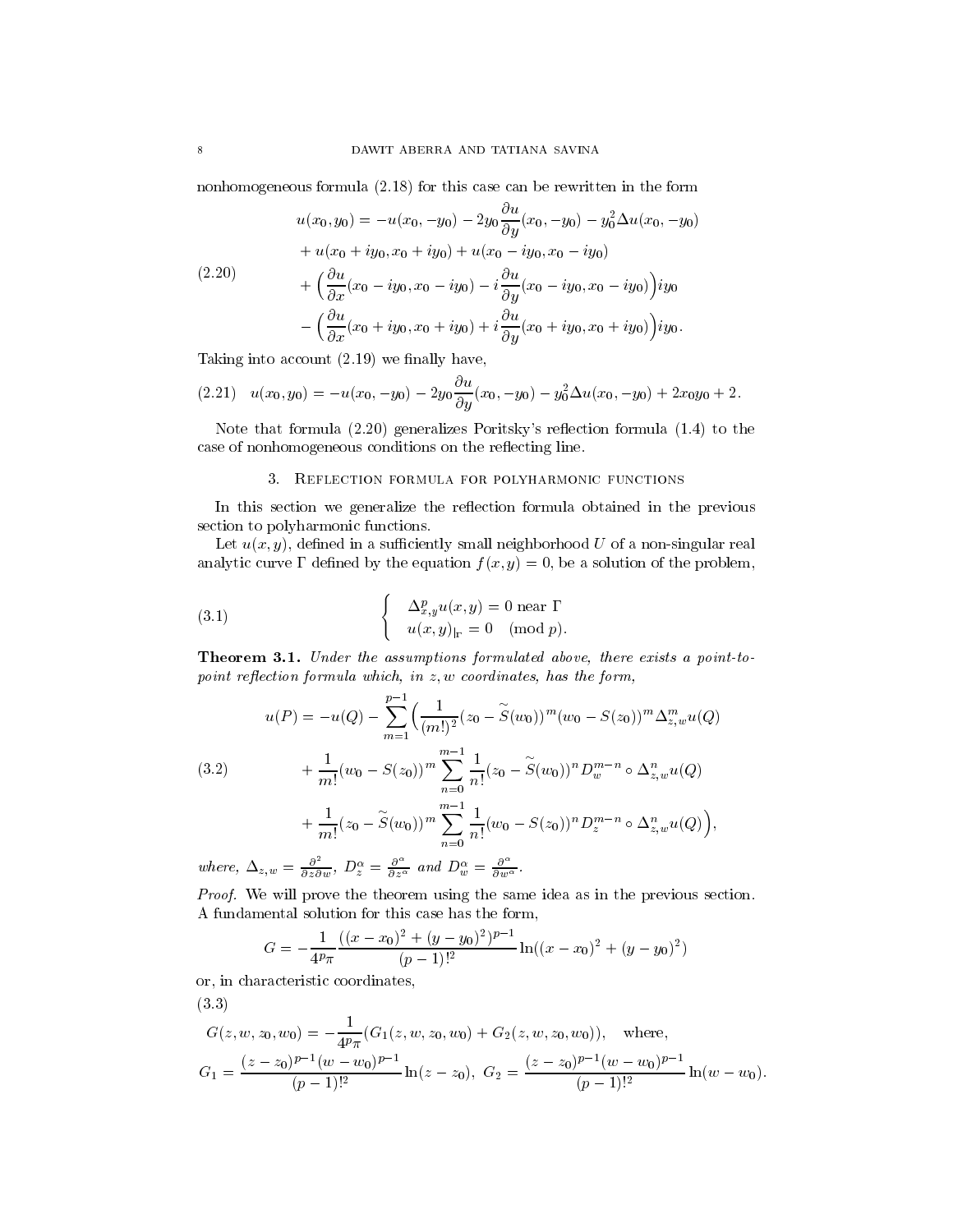Green's formula for polyharmonic functions becomes,

(3.4) 
$$
u(P) = \sum_{k=0}^{p-1} \int_{\gamma} \omega(\Delta_{x,y}^k u) \cdot \Delta_{x,y}^{p-k-1} G - \Delta_{x,y}^k u \cdot \omega(\Delta_{x,y}^{p-k-1} G),
$$

where p is the order of polynarmonicity of u and  $\omega = \frac{1}{\partial y} a x - \frac{1}{\partial x} a y$ . We will be able  $t$  to deform the contour  $t$  if we can construct the construction of  $\mathcal{L}_\mathcal{A}$  if we can construct the corresponding  $\mathcal{L}_\mathcal{A}$ reflected fundamental solution  $\tilde{G}$ . It must satisfy the following problem

(3.5)

$$
\label{eq:2.1} \left\{ \begin{array}{ll} \Delta_{z,w}^p \overset{\sim}{G} = 0, \\ \widetilde{G} - G = 0 \pmod{p} & \text{on $\Gamma_{\mathbb{C}}$}, \\ \widetilde{G} \text{ has singularities only on the characteristics } \widetilde{l}_j = \{ \overset{\sim}{\psi}_j = 0 \} \, , \, j=1, \, 2 \ , \end{array} \right.
$$

where,

$$
\widetilde{\psi}_1(w) = \widetilde{S}(w) - z_0, \quad \widetilde{\psi}_2(z) = S(z) - w_0.
$$

**Lemma 3.2.** The reflected fundamental solution  $\widetilde{G}$  has the form

$$
(3.6)
$$

$$
\widetilde{G} = -\frac{1}{4^p \pi} \frac{(z - z_0)^{p-1} (w - w_0)^{p-1}}{(p-1)!^2} \ln(\widetilde{S}(w) - z_0)(S(z) - w_0)) + v(z, w, z_0, w_0),
$$

where  $v(z, w, z_0, w_0)$  is a p-harmonic function that is analytically continuative along any path free of singularities of the Schwarz function and its inverse.

Proof. We will seek G in the form

$$
\overset{\sim}{G}(z,w,z_0,w_0)=-\frac{1}{4^p\pi}(\overset{\sim}{G}_1(z,w,z_0,w_0)+\overset{\sim}{G}_2(z,w,z_0,w_0)),
$$

where  $\widetilde{G}_j$ ,  $j = 1, 2$  are p-harmonic functions with singularities only on the characteristic complex lines  $l_i$  and satisfy the condition  $G_i - G_j = 0 \pmod{p}$  on the complexication C . To prove the lemma it is sucient to show that, for example, the function  $G_2$  has the form

$$
\widetilde{G}_2 = \frac{(z-z_0)^{p-1}(w-w_0)^{p-1}}{(p-1)!^2} \ln(S(z)-w_0) + \sum_{k=1}^{p-1} \frac{(w-S(z))^k}{k!} \Phi_k(z, z_0, w_0),
$$

where  $\Phi_k$ 's are functions that are analytically continuable along any path free of singularities of the Schwarz function. It is obvious that such function (3.7) is pharmonic, since differentiating it  $p$  times with respect to  $w$  gives zero. Let us find the functions  $\Phi_k$  from the condition

(3.8) 
$$
\frac{\partial^k \tilde{G}_2}{\partial w^k}\Big|_{w=S(z)} = \frac{\partial^k G_2}{\partial w^k}, \quad k = 1, ..., p-1.
$$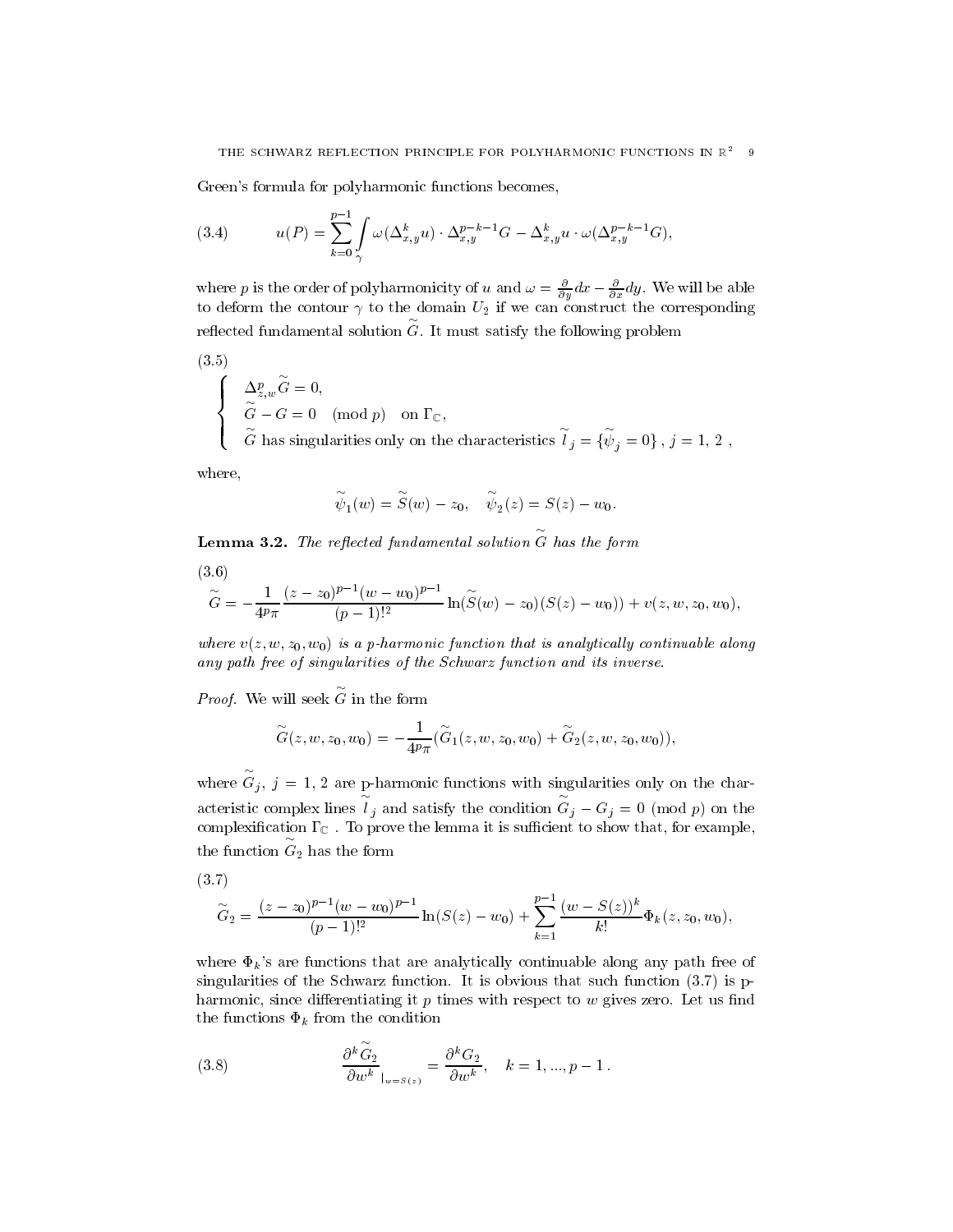Differentiating function  $\tilde{G}_2$  k-times with respect to w gives

(3.9)  
\n
$$
\frac{\partial^k \tilde{G}_2}{\partial w^k} = \frac{(z - z_0)^{p-1} (w - w_0)^{p-k-1}}{(p-1)!(p-k-1)!} \ln(S(z) - w_0) + \Phi_k(z, z_0, w_0) + \sum_{m=k+1}^{p-1} \frac{(w - S(z))^{m-k}}{(m-k)!} \Phi_m(z, z_0, w_0),
$$

and restricting this to  $\Gamma_{\mathbb{C}}$  yields

$$
(3.10) \qquad \frac{\partial^k G_2}{\partial w^k} = \frac{(z-z_0)^{p-1}(w-w_0)^{p-k-1}}{(p-1)!(p-k-1)!} \ln(w-w_0) + \Phi_k(z, z_0, w_0).
$$

Differentiating  $G_2$  (using Leibnitz rule), we obtain

$$
\frac{\partial^k G_2}{\partial w^k} = \frac{(z-z_0)^{p-1}(w-w_0)^{p-k-1}}{(p-1)!(p-k-1)!} \ln(w-w_0) + \frac{(z-z_0)^{p-1}(w-w_0)^{p-k-1}}{(p-1)!} C_k,
$$

where  $C_k$  is a known constant depending only on k and p. Comparing (3.10) and  $(3.11)$  we see that

$$
\Phi_k = C_k \frac{(z - z_0)^{p-1} (S(z) - w_0)^{p-k-1}}{(p-1)!}.
$$

This proves the lemma.

Since we have constructed the reflected fundamental solution  $(3.6)$ , which has singularities only on the characteristic lines  $l_i$  intersecting the real plane at  $Q =$  $R(P)$  in the domain  $U_2$ , we can deform the contour  $\gamma$  from the domain  $U_1$  to a contour  $\gamma$  in  $U_2$  surrounding the reflected point Q and having endpoints on the curve  $\Gamma$ . Therefore, using z, w variables, Green's formula (3.4) can be rewritten as

$$
(3.12) \t u(P) = 4^{p-1} \sum_{k=0}^{p-1} \int_{\widetilde{\gamma}} \omega^* (\Delta_{z,w}^k u) \cdot \Delta_{z,w}^{p-k-1} \widetilde{G} - \Delta_{z,w}^k u \cdot \omega^* (\Delta_{z,w}^{p-k-1} \widetilde{G}),
$$

where  $\omega = i(\frac{\partial z}{\partial x}az - \frac{\partial w}{\partial y}aw)$ .

Another important result from Lemma 3.2 is the fact that the reflected fundamental solution  $(3.6)$  does not ramify in the neighborhood of the reflected point  $Q(S(w_0), S(z_0))$ . This is "not a trivial fact" since, for example, the reflected fundamental solution for the Helmholtz operator does not have this property [15]. According to this, if we substitute (3.6) into (3.12) and move one endpoint of the contour  $\gamma$  along the curve  $\Gamma$  to the other endpoint, terms containing products of the functions  $u, v$  and their derivatives vanish. Sum of integrals containing logarithms is equal to zero. The rest of terms have pole at the point Q and therefore, calculating the residues, we obtain a point-to-point reflection formula. However, direct transformation of (3.12) leads to cumbersome calculations, so knowing that point-to-point reflection formula exists, we can now use the Taylor series to obtain it. Moreover, we will also obtain it for nonhomogeneous conditions on the curve  $\Gamma$ . Indeed, let us expand the p-harmonic function  $u(z, w)$  in Taylor series at the point

 $\Box$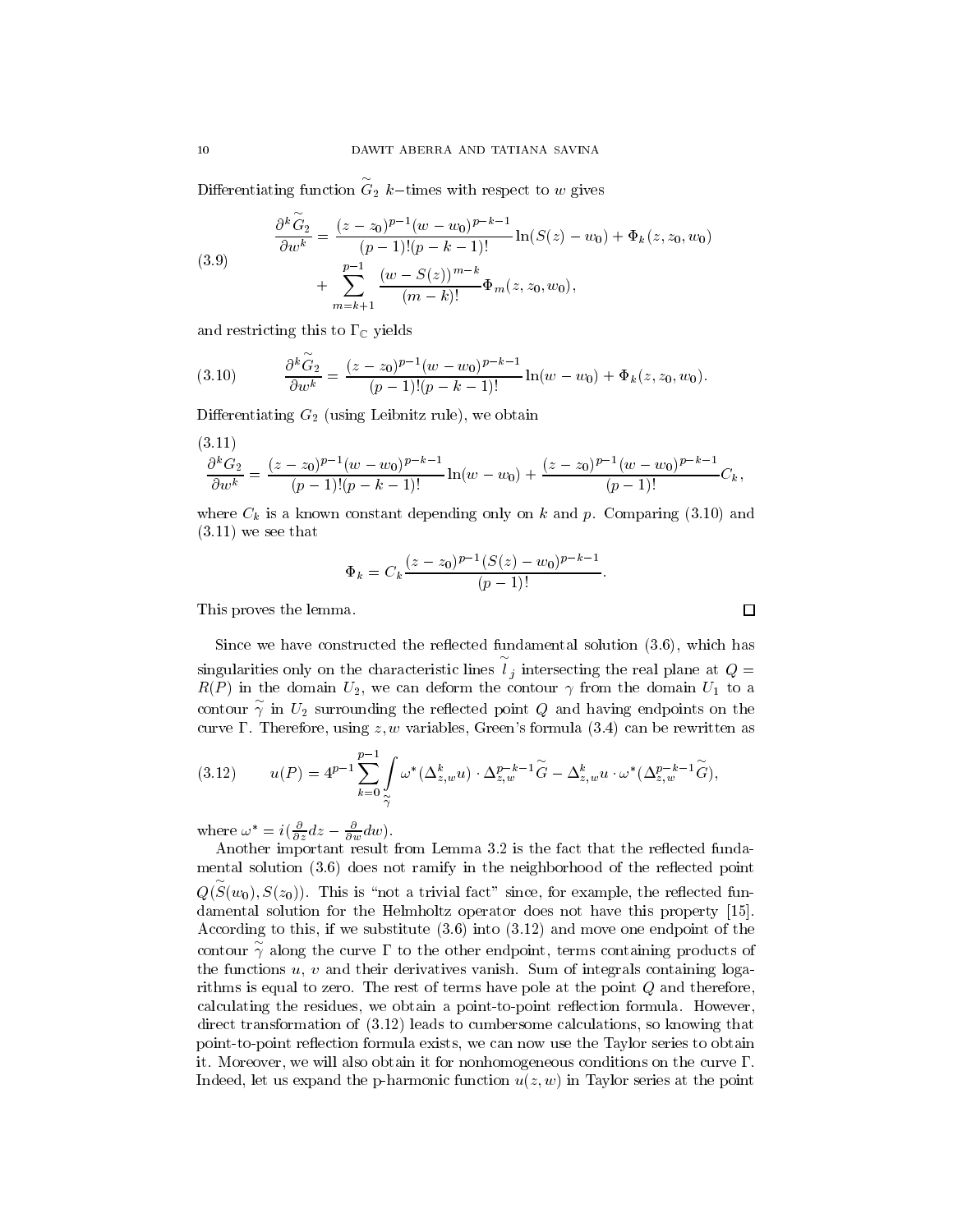$Q$ :

(3.13) 
$$
u(z, w) = \sum_{m=0}^{p-1} \frac{1}{m!} (w - S(z_0))^m \sum_{n=m+1}^{\infty} \frac{1}{n!} (z - \widetilde{S}(w_0))^n (D_z^n (D_w^m u)(Q) + \sum_{m=0}^{p-1} \frac{1}{m!} (z - \widetilde{S}(w_0))^m \sum_{n=m+1}^{\infty} \frac{1}{n!} (w - S(z_0))^n (D_w^n (D_z^m u)(Q) + \sum_{m=0}^{p-1} \frac{1}{(m!)^2} (z - \widetilde{S}(w_0))^m (w - S(z_0))^m (D_z^m D_w^m u)(Q).
$$

Formula (3.13) implies:

(3.14) 
$$
D_w^m u(A) - \sum_{n=0}^m \frac{1}{n!} (z_0 - \widetilde{S}(w_0))^n (D_z^n D_w^m u)(Q) =
$$

$$
\sum_{n=m+1}^\infty \frac{1}{n!} (z_0 - \widetilde{S}(w_0))^n (D_z^n D_w^m u)(Q), \quad m = 0, ..., p-1
$$

and

(3.15) 
$$
D_z^m u(B) - \sum_{n=0}^m \frac{1}{n!} (w_0 - S(z_0))^n (D_w^n D_z^m u)(Q) =
$$

$$
\sum_{n=m+1}^\infty \frac{1}{n!} (w_0 - S(z_0))^n (D_w^n D_z^m u)(Q), \quad m = 0, ..., p-1
$$

where  $A = A(z_0, S(z_0))$  and  $B = B(S(w_0), w_0)$ .

Finally, replacing the infinite parts of the sum in  $(3.13)$  at the point P by the finite sums given by  $(3.14)$  and  $(3.15)$  we obtain,

$$
u(P) = -u(Q) + u(A) + u(B)
$$
  
\n
$$
- \sum_{m=1}^{p-1} \left( \frac{1}{(m!)^2} (z_0 - \widetilde{S}(w_0))^m (w_0 - S(z_0))^m \Delta_{z,w}^m u(Q) + \frac{1}{m!} (w_0 - S(z_0))^m \sum_{n=0}^{m-1} \frac{1}{n!} (z_0 - \widetilde{S}(w_0))^n D_w^{m-n} \circ \Delta_{z,w}^n u(Q) + \frac{1}{m!} (z_0 - \widetilde{S}(w_0))^m \sum_{n=0}^{m-1} \frac{1}{n!} (w_0 - S(z_0))^n D_z^{m-n} \circ \Delta_{z,w}^n u(Q) + \sum_{m=1}^{p-1} \left( \frac{1}{m!} (w_0 - S(z_0))^m D_w^m u(A) + \frac{1}{m!} (z_0 - \widetilde{S}(w_0))^m D_z^m u(B) \right),
$$

where  $\Delta_{z,w} = \frac{\partial^2}{\partial z \partial w}$ ,  $D_z^{\alpha} = \frac{\partial^2}{\partial z^{\alpha}}$  and  $D_w^{\alpha} = \frac{\partial^2}{\partial w^{\alpha}}$ .

Thus, we have obtained a re
ection formula for polyharmonic functions with nonhomogeneous conditions on a curve  $\Gamma$ . Note that points  $A$  and  $B$  lie on the complexification  $\Gamma_{\mathbb{C}}$ , and therefore, if the function u satisfy (3.1) we have (3.2).  $\Box$ 

**Remark 3.3.** Formula (3.2) for the case of a line with equation  $y = 0$  reduces to Huber's formula  $(1.5)$  with  $n = 1$ .